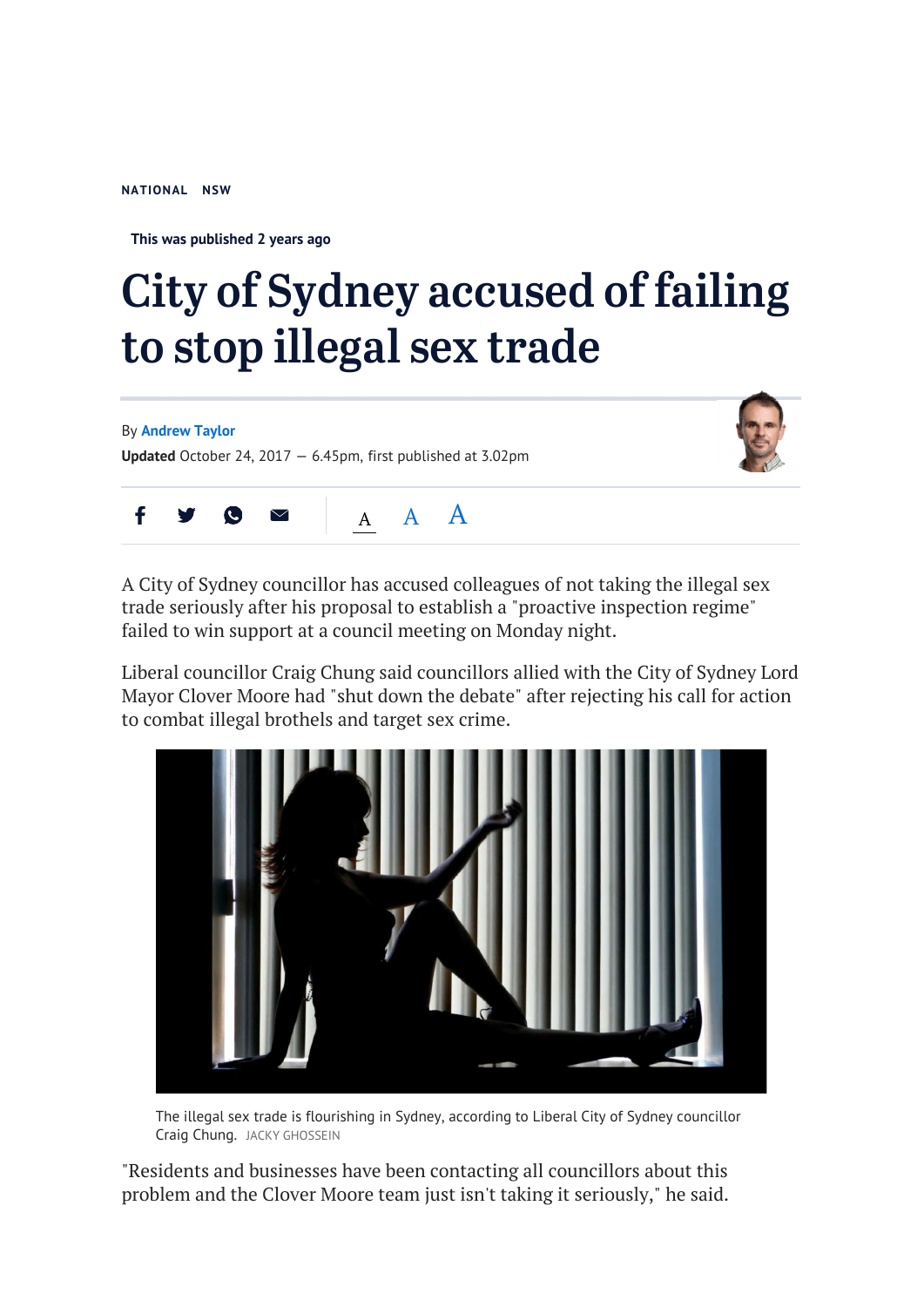"What I don't understand is, why the city conducts proactive inspections of food premises, boarding houses, cooling towers and backpackers but not illegal brothels."



Liberal City of Sydney councillor Craig Chung said he had been contacted by many residents concerned about illegal brothels operating as massage parlours. ANTHONY JOHNSON

But a spokeswoman for Cr Moore questioned whether inspections would lead to more prosecutions.

She said the council had received 43 complaints about illegal brothels in the last financial year - one had led to enforcement action, while nine investigations were ongoing.

"Our advice is that allocating additional resources for proactive inspections of at risk premises is unlikely to significantly increase court action and prosecutions," she said. "There has been no increase in complaints about massage premises over the past five years."

The council has received 290 reports alleging sex was being offered illegally on premises in the past five years - an average of one per week - yet had not launched a successful prosecution, according to Cr Chung's notice of motion.

Cr Chung said he had been contacted by many residents concerned about illegal brothels operating as massage parlours.

He said illegal brothels were "all over the city" in George Street, Pitt Street and Harris Street in Pyrmont where he alleged one operated within metres of the Maybanke Preschool.

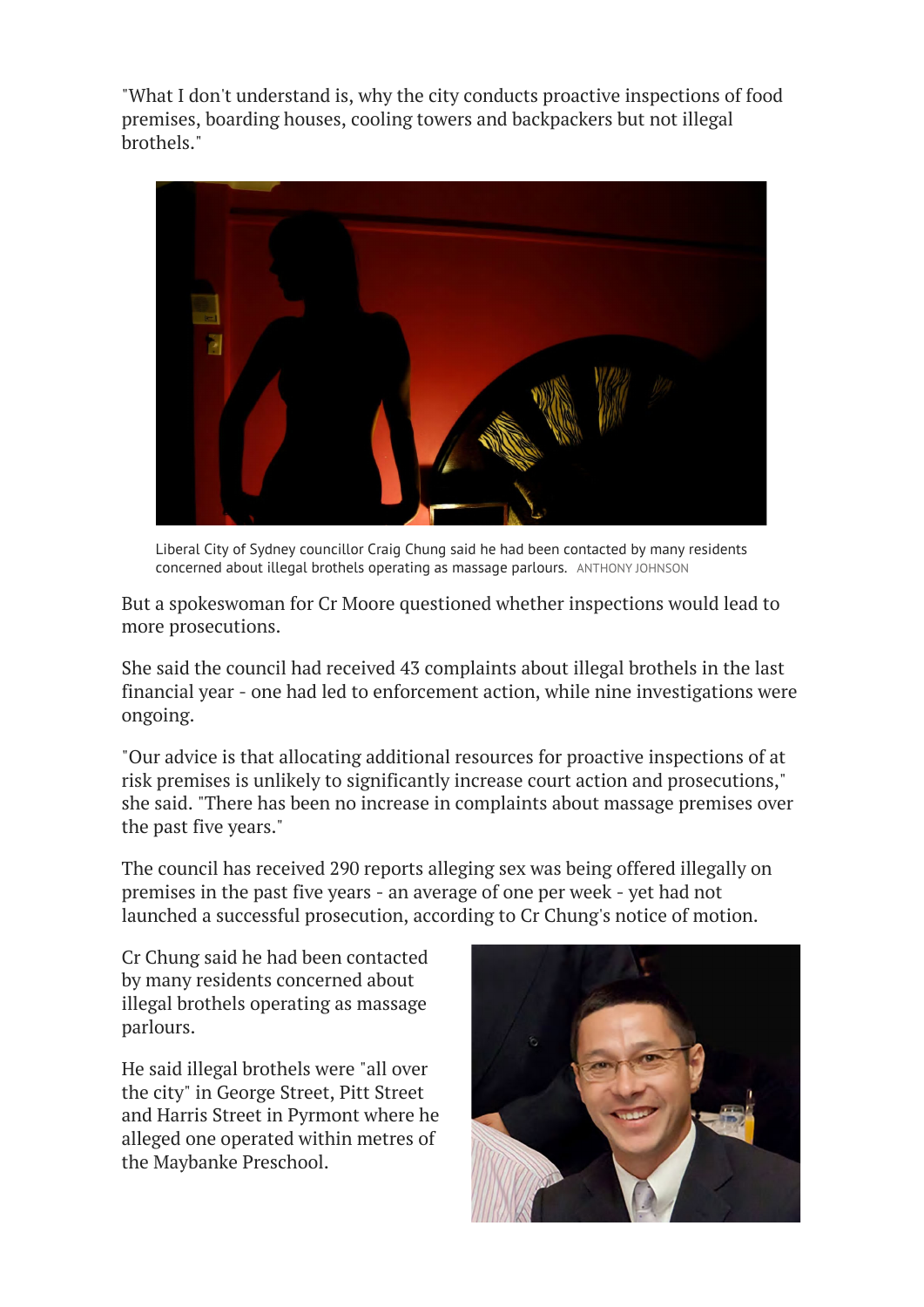"Residents and businesses report the comings and goings of unsavoury types at all hours," Cr Chung said. "Some customers of the massage joints have even walked into the incorrect shop by mistake asking for services."

Fairfax Media reported in April that complaints about illegal brothels had jumped by more than a third in Sydney since suggested reforms to the sex industry - such as a licensing system and specialist police unit - were blocked by the NSW government last year.



Liberal City of Sydney councillor Craig Chung.

Councils throughout Sydney have struggled to prevent illegal brothels opening alongside schools, learning centres and within residential buildings.

Keith Rhoades, the president of Local Government NSW, said in 2016: "We have the ridiculous state of affairs in which councils are forced to waste ratepayers' money hiring private investigators to go undercover and actually buy sex from prostitutes to obtain the necessary proof to launch a prosecution."

Fairfax Media reported in 2016 that authorities were powerless to stop Town Hall Massage, an illegal brothel masquerading as a remedial massage centre, from operating at the Maestri Towers residential complex, alongside Town Hall station, in Kent Street.

Cr Chung said the council did not have a "proactive plan" to tackle illegal brothels.

"When a report of illegal sex activity is taking place, the rangers turn up, ask the proprietor if there are sex services being offered, note the sign on the wall that says "No Sex" and then leave," he said. "That's it."

Labor councillor Linda Scott said she also shared concerns about illegal brothels in Sydney.

"We must ensure brothels are legal, regulated, and have the health of their workforce as a priority, rather than taking a heavy-handed approach which can force an increase in illegally operating unsafe premises, which are dangerous for both workers and the community," she said.

Cr Moore's spokeswoman said the council recently had increased resources to investigate complaints and deter massage premises from operating as illegal brothels.

"A new Investigative Specialist was employed in May 2017 and a new strategic approach is being developed to disrupt the business model of massage premises offering unauthorised sex services," she said.